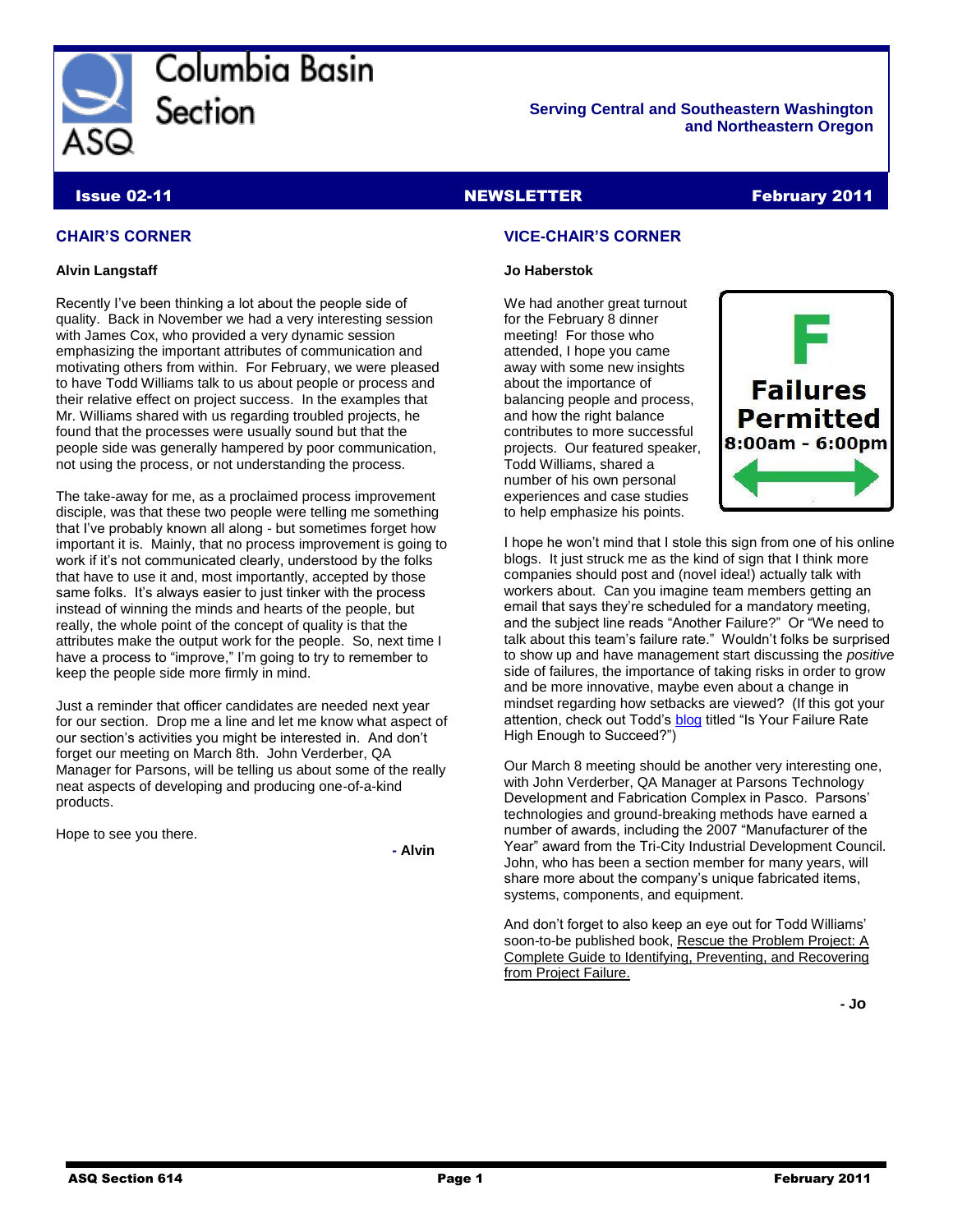



# **"Quality and First-Of-A-Kind Fabrications"**



## **John Verderber** Parsons Technology Development and Fabrication Complex

With an integrated system of design, engineering, fabrication, and testing, Parsons' Technology Development and Fabrication Complex (TDFC) in Pasco, Washington, excels in delivering first-of-a-kind products from concept to reality. Their one-stop shop designs, develops, and fabricates technology for high-end, small-lot production runs that result in unique fabricated items, systems, components, and equipment. They are also proficient in prototype technology development, systemization, and testing of systems to operational readiness.

The company prides itself on being a leader in providing first-class engineering, fabrication, and prototype services that meet rigorous safety and quality requirements.

Parsons' TDFC meets the requirements of NQA-1, the American Society of Mechanical Engineers (ASME) Section VIII, ISO-9001, and the Voluntary Protection Programs (VPP) Star status.

Join us on March 8 to hear more about Parsons' quality philosophies, technologies and ground-breaking methods that have earned a number of awards, including the 2007 "Manufacturer of the Year" award from the Tri-City Industrial Development Council.

*About the Speaker: John Verderber is currently the QA Manager for the Parsons Technology Development and Fabrication Complex, located in the Port of Pasco. His responsibilities include development, implementation and management of the overall QA/QC program at this facility. He is also responsible for ensuring that all fabrications are complete and have satisfied customer requirements.* 

*John joined Parsons in 2004 as a Senior QA Engineer and became the QA Manager in 2009. During that time, he also worked overseas in Baghdad, Iraq as QA Manager for the USACE Building, Health and Education Project, and in Amman, Jordan, in support of project closure for several US AID contracts. Prior to his QA career, which included working with several Hanford contractors, John worked as a Mechanical Engineer for 11 years at various nuclear power facilities, including four years at the Columbia Generating Station. John holds a Bachelor's Degree in Mechanical Engineering from Manhattan College and is a Parsons certified Lead Auditor. He has been an ASQ member for over seven years.*

### **Tuesday, March 8, 2011**

**LOCATION:**  *O'Callahan's/Shilo Inn 50 Comstock Richland, Washington 99352*

*5:30 p.m. - Check in/Networking and no-host cocktail service* 

*6:00 p.m. – Buffet Dinner*

*7:00 p.m. - Presentation*

*DINNER BUFFET MENU:*

*The Chef and crew at O'Callahan's Restaurant always provide a fine and varied buffet dinner for us at the Shilo Inn. The buffet usually includes two entree choices, plus accompanying vegetable, a number of tasty salads, and a vegetable and/or fruit tray.* 

*Your choice of coffee, tea or decaf is included with dinner. And don't forget to save room for dessert!* 

*Cost:*

*\$17 ASQ members \$20 non members \$5 presentation only*

*Reservations are requested by March 3. E-mail* 

[panda\\_2@charter.net](mailto:panda_2@charter.net) *with your name, phone number, company affiliation, and type of reservation, or call Alvin at 371-2221.*

*Note: All no shows will be billed unless cancelled 48 hours in advance.* 

*For more information about ASQ and other upcoming events, please check our website at*  [www.asq614.org/](http://www.asq614.org/)